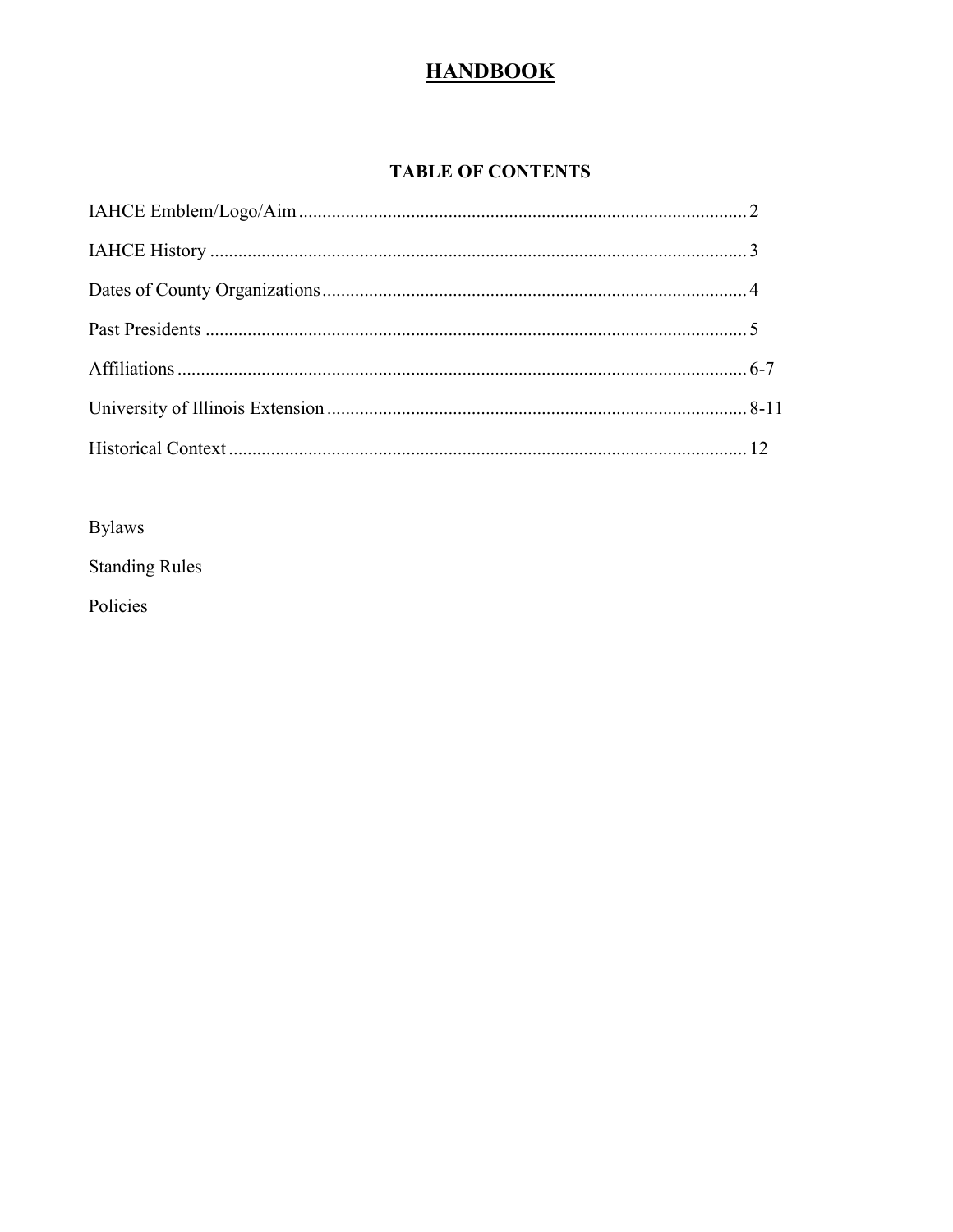

Interpretation of the official emblem of the Illinois Association for Home and Community Education: The house in the inner circle denotes the theme. "The home should be the center of every homemaker's interest, but not the circumference." Each of the nine rays showing above the roof denotes one of the Homemaker's Aims. The name Illinois Association for Home and Community Education forms the outer circle.

NOTE: Permission to use the emblem/logo should be obtained from the President of IAHCE or your IAHCE District Director.

### AIM OF THE HOMEMAKER

To have the home Economically sound, Mechanically convenient, Physically healthful, Morally wholesome, Mentally stimulating, Artistically satisfying, Socially responsible, Spiritually inspiring, Founded upon mutual affection and respect. Miss Juliet Lita Bane

Miss Bane was the Illinois State Extension leader when she wrote this "Aim" in 1918.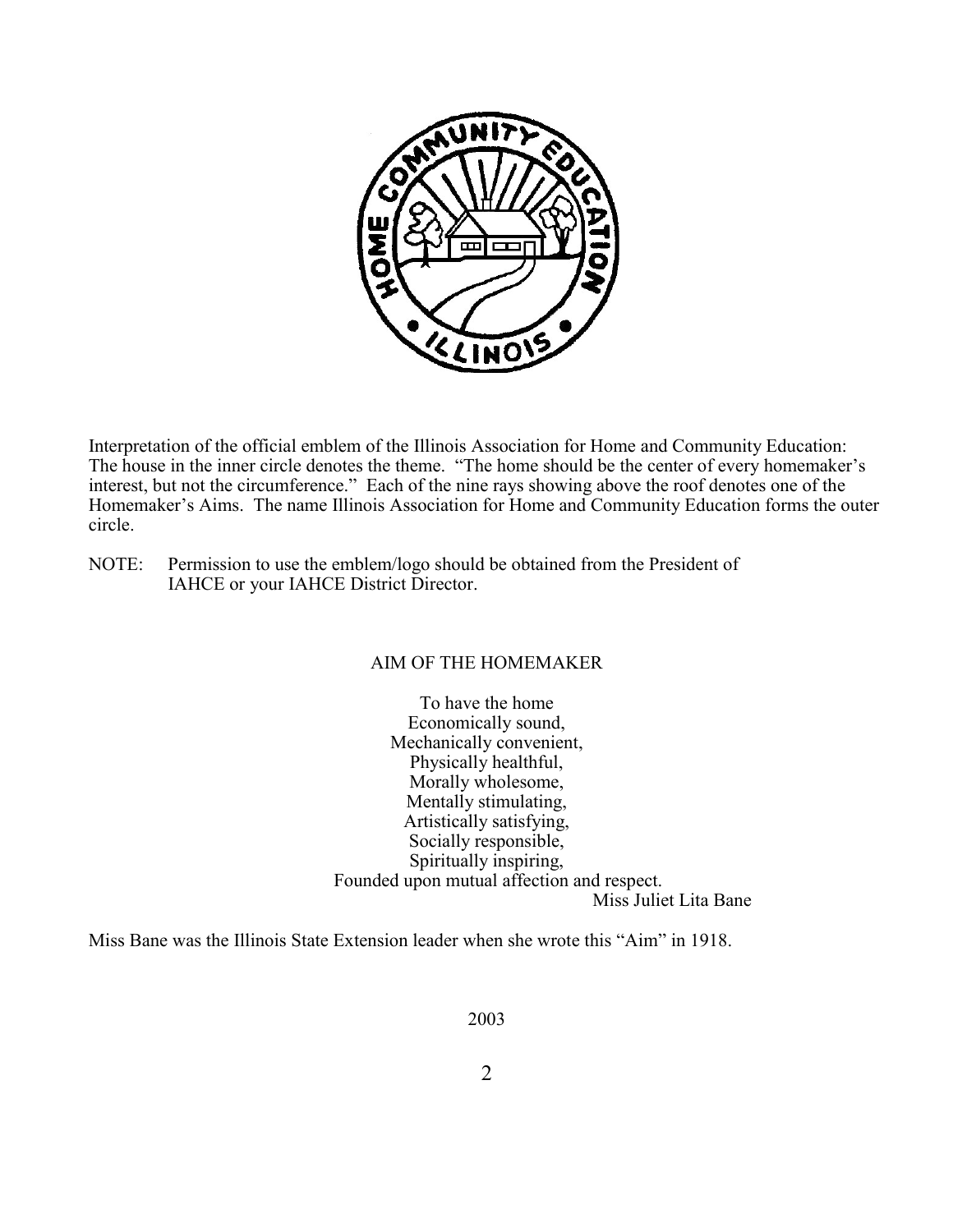### **ILLINOIS ASSOCIATION FOR HOME AND COMMUNITY EDUCATION**

#### OBJECTIVES:

To bind together the county Home and Community Education Associations of the State.

To supplement the work of the University of Illinois Extension in Home Economics and Family Development.

To promote the well-being of the individual and the family.

To bring about a better understanding of the relationship of the home, community, state and nation.

To speak for and to further the interests of families and communities.

#### **ILLINOIS ASSOCIATION FOR HOME AND COMMUNITY EDUCATION HISTORY**

The Illinois Association for Home and Community Education was organized as Illinois Home Bureau Federation in January 1924. The Federation evolved from the visions of Mrs. Spencer Ewing of McLean County who served as the first president and Mrs. Kathryn V. Burns, State Leader of Home Economics Extension. Twenty county Home Bureaus formed the original Federation. The Illinois Home Bureau Federation became the Illinois Homemakers Extension Federation in 1962. Ninety-nine associations in 102 counties comprised the State Federation. Then in 1993 the name was changed to Illinois Association for Family and Community Education.

The 99 associations in the 102 counties then comprised the State Association.

In 1995 the name was again changed to Illinois Association for Home and Community Education.

In 1936, Mrs. Elsie Mies, who had previously served four years as President of the Illinois Home Bureau Federation, along with other Home Bureau members and Extension leaders, conceived the idea of Citizenship Conference. With the cooperation of the Home Economics Extension staff, this Conference was held annually as a leadership and organization training session for county representatives. Since June, 1975, Citizenship Conference and Annual Conference have been combined. Classes have been added during Annual Conference to achieve our goal which continues to be "the home should be the center of every homemaker's interest, but not the circumference."

Finances to carry on the work of the Illinois Homemakers Extension Federation started with an annual fee of \$10 per county. As the activities and outreach of the Federation grew, dues were changed to a county assessment based on membership.

County associations were organized through the efforts of interested women and the Home Economics Extension staff. A detailed history is kept in the files of the State President. "Partners Through History" is a history of the relationship between Illinois Association for Home and Community Education and the University of Illinois Extension. This was developed during the term of Dr. Margery Hamman and is kept in the file of the historian and the President.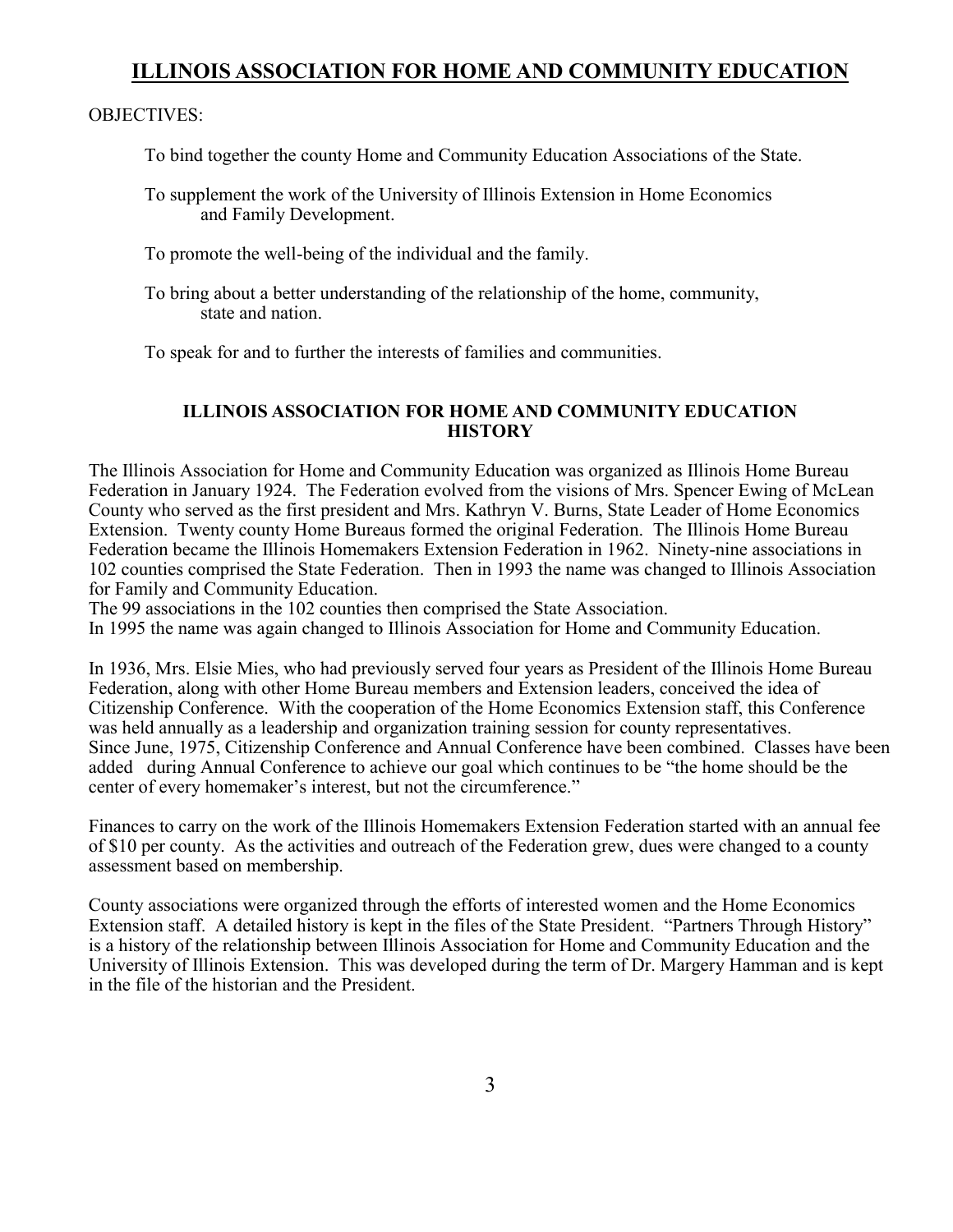### **ILLINOIS COUNTIES IN IAHCE DATES OF FORMATION OF COUNTY ORGANIZATIONS**

Numeral following hyphen (-) indicate HCE District

#### **COUNTY**

| 1.<br>2.<br>3.<br>$\frac{4}{5}$ .<br>6.<br>7.<br>8.<br>9.<br>10.<br>11.<br>12.<br>13.<br>16.<br>17.<br>18.<br>20.<br>21.<br>22.<br>24.<br>25.<br>27.<br>28.<br>29.<br>30.<br>31.<br>32.<br>33.<br>34.<br>41.<br>42.<br>43.<br>44.<br>45.<br>46.<br>47. | Kankakee - 2<br>Mercer - 1<br>(Adams - 3 - 2021)<br>Champaign - 3<br>Livingston - 2<br>McLean - 2<br>Williamson - 5<br>LaSalle - 2<br>Kane - 2<br>(Hancock - 1)<br>McHenry - 2<br>$(Saline - 5)$<br>Macon - 5<br>14. Tazewell - 3<br>15. Vermilion - $3 \times 16 \times 12$<br>$(Coles - 3)$<br>Rock Island - 1<br>Bureau - 1<br>19. Stephenson - 1<br>(Marshall-Putnam-1)<br>Fulton - 1<br>Warren -1<br>23. (McDonough - 1)<br>(Mason - 3 - 2013)<br>Lee $-1$<br>26. (Woodford - 2)<br>(Peoria - 1 - 2015)<br>DuPage - 2<br>Douglas-Piatt *3)<br>Macoupin - 4<br>Jersey - 4<br>$($ Iroquois - 2 $)$<br>Lake - 2<br>$K$ nox - 1 (one source 1932)<br>35. (Greene - 4)<br>36. Jo Daviess - 1<br>37. DeWitt - 3<br>38. (Whiteside - 1)<br>39. (Henry - 1)<br>40. (Christian - 3-2020)<br>Ford $-2$<br>(Montgomery - 4)<br>$(Shelby - 3)$<br>Morgan - 3<br>Madison - 4<br>(Stark - 1 - 1995)<br>(Schuyler-Brown*) |
|--------------------------------------------------------------------------------------------------------------------------------------------------------------------------------------------------------------------------------------------------------|-----------------------------------------------------------------------------------------------------------------------------------------------------------------------------------------------------------------------------------------------------------------------------------------------------------------------------------------------------------------------------------------------------------------------------------------------------------------------------------------------------------------------------------------------------------------------------------------------------------------------------------------------------------------------------------------------------------------------------------------------------------------------------------------------------------------------------------------------------------------------------------------------------------------|
|                                                                                                                                                                                                                                                        |                                                                                                                                                                                                                                                                                                                                                                                                                                                                                                                                                                                                                                                                                                                                                                                                                                                                                                                 |
|                                                                                                                                                                                                                                                        |                                                                                                                                                                                                                                                                                                                                                                                                                                                                                                                                                                                                                                                                                                                                                                                                                                                                                                                 |
|                                                                                                                                                                                                                                                        |                                                                                                                                                                                                                                                                                                                                                                                                                                                                                                                                                                                                                                                                                                                                                                                                                                                                                                                 |
|                                                                                                                                                                                                                                                        |                                                                                                                                                                                                                                                                                                                                                                                                                                                                                                                                                                                                                                                                                                                                                                                                                                                                                                                 |
| 48.                                                                                                                                                                                                                                                    | (Menard-Cass*1945)                                                                                                                                                                                                                                                                                                                                                                                                                                                                                                                                                                                                                                                                                                                                                                                                                                                                                              |
| 49.                                                                                                                                                                                                                                                    |                                                                                                                                                                                                                                                                                                                                                                                                                                                                                                                                                                                                                                                                                                                                                                                                                                                                                                                 |
| 50.                                                                                                                                                                                                                                                    | DeKalb - 2<br>Edgar - 3                                                                                                                                                                                                                                                                                                                                                                                                                                                                                                                                                                                                                                                                                                                                                                                                                                                                                         |
|                                                                                                                                                                                                                                                        | $Piatt*-3$                                                                                                                                                                                                                                                                                                                                                                                                                                                                                                                                                                                                                                                                                                                                                                                                                                                                                                      |
|                                                                                                                                                                                                                                                        | (St. Clair - 5 - 2013)                                                                                                                                                                                                                                                                                                                                                                                                                                                                                                                                                                                                                                                                                                                                                                                                                                                                                          |
| 51.                                                                                                                                                                                                                                                    |                                                                                                                                                                                                                                                                                                                                                                                                                                                                                                                                                                                                                                                                                                                                                                                                                                                                                                                 |
| 52.                                                                                                                                                                                                                                                    | (Wabash-Edwards*                                                                                                                                                                                                                                                                                                                                                                                                                                                                                                                                                                                                                                                                                                                                                                                                                                                                                                |
|                                                                                                                                                                                                                                                        | Dist. 4 (1945)                                                                                                                                                                                                                                                                                                                                                                                                                                                                                                                                                                                                                                                                                                                                                                                                                                                                                                  |
|                                                                                                                                                                                                                                                        |                                                                                                                                                                                                                                                                                                                                                                                                                                                                                                                                                                                                                                                                                                                                                                                                                                                                                                                 |

#### **DATE ORGANIZED**

June 1, 1915 January 22, 1917 February 1, 1918 February 2, 1918 March 20, 1918 April 18, 1918 April 23, 1918 May 25, 1918 June 19, 1918 June 27, 1918 July 7, 1918 July 26, 1918 September 4, 1918 September 6, 1918 April 10, 1919 March 1, 1921 July 1, 1921 July 1, 1922 July 27, 1923 August 27, 1923 April 28, 1925 January 22, 1929 September 7, 1929 September 3, 1929 October 22, 1929 February 14, 1930 July 8, 1930 August 1, 1930 August 14, 1930 October 24, 1930 May 15, 1931 June 31, 1931 March 10, 1932 October 24, 1933 April 30, 1935 July 18, 1935 November 12, 1935 February 1, 1936 April 29, 1936 July 10, 1936 August 10,1936 August 14, 1936 August 25, 1936 September 25, 1936 December 1, 1936 December 29, 1936 January 6, 1937 March 19, 1937 March 24, 1937 March 24, 1937 December 1, 1937 May 31, 1938 June 17, 1938

#### **COUNTY**

Douglas\*3<br>
53. Moultrie\*3<br>
Assoc. 53. Moultrie\*3 54. Kendall - 2 55. Will - 2 56. Pike - 4 57. Winnebago - 1 58. Jackson-Perry\*-5 <sup>1947</sup> 59. Grundy - 2 60. Henderson - 1 61. (Ogle - 1) 62. Effingham - 4 63. White - 5 64. (Cook - 2) 65. (Boone - 2) 66. Monroe - 5 67. (Edwards\* 1995) (Wabash\* 4) 68. Wayne - 4 69. Jefferson - 5 70. Bond - 4 71. Lawrence - 4 72. Clark - 3 73. Clinton - 4 74. Randolph - 5 75. Pulaski-Alexander 5 76. Richland - 4 77. Jasper - 4 (Menard - 4 -1996) (Cass - 4) 78. (Pope-Harden - 5) <sup>2013</sup> 79. Marion - 4 80. (Logan - 3 - 2001 81. Carroll - 1 82. Franklin - 5 83. Clay - 4 84. Crawford - 4 Perry\* - 5 85. Massac - 5 86. (Washington - 5) 87. Sangamon - 3 88. Morgan - 3 89. Union - 5 90. Fayette - 4 91. (Gallatin - 5 - 2013) 92. Cumberland - 3 93. Johnson - 5 94. (Calhoun - 4 -1994) 95. Hamilton - 5  $(Scott*-3)$ \* - Separated Assoc.

( ) - Disbanded

#### **DATE ORGANIZED**

June 20, 1938 June 28, 1938 August 2, 1938 October 11, 1938 October 14, 1938 November 30, 1938 December 2, 1938 December 13, 1938 January 18, 1939 January 24, 1939 August 11, 1939 October 4, 1940 January 16, 1941 May 2, 1941 August 8, 1941 October 1, 1941 October 8, 1941 March 7, 1942 November 19, 1942 June 30, 1944 July 25, 1944 October 26, 1944 May 17, 1945 May 18, 1945 June 8, 1945 July 6, 1945 August 14, 1945 August 15, 1945 August 16, 1945 March 26, 1946 April 3, 1946 April 23, 1946 June 14, 1946 July 5, 1946 February 24, 1947 March 25, 1947 May 8, 1947 August 6, 1947 October 1, 1947 October 20, 1947 October 30,1947 April 6, 1948 May 18, 1948 August 13, 1948 June 23, 1949 1950 1953 1961 1968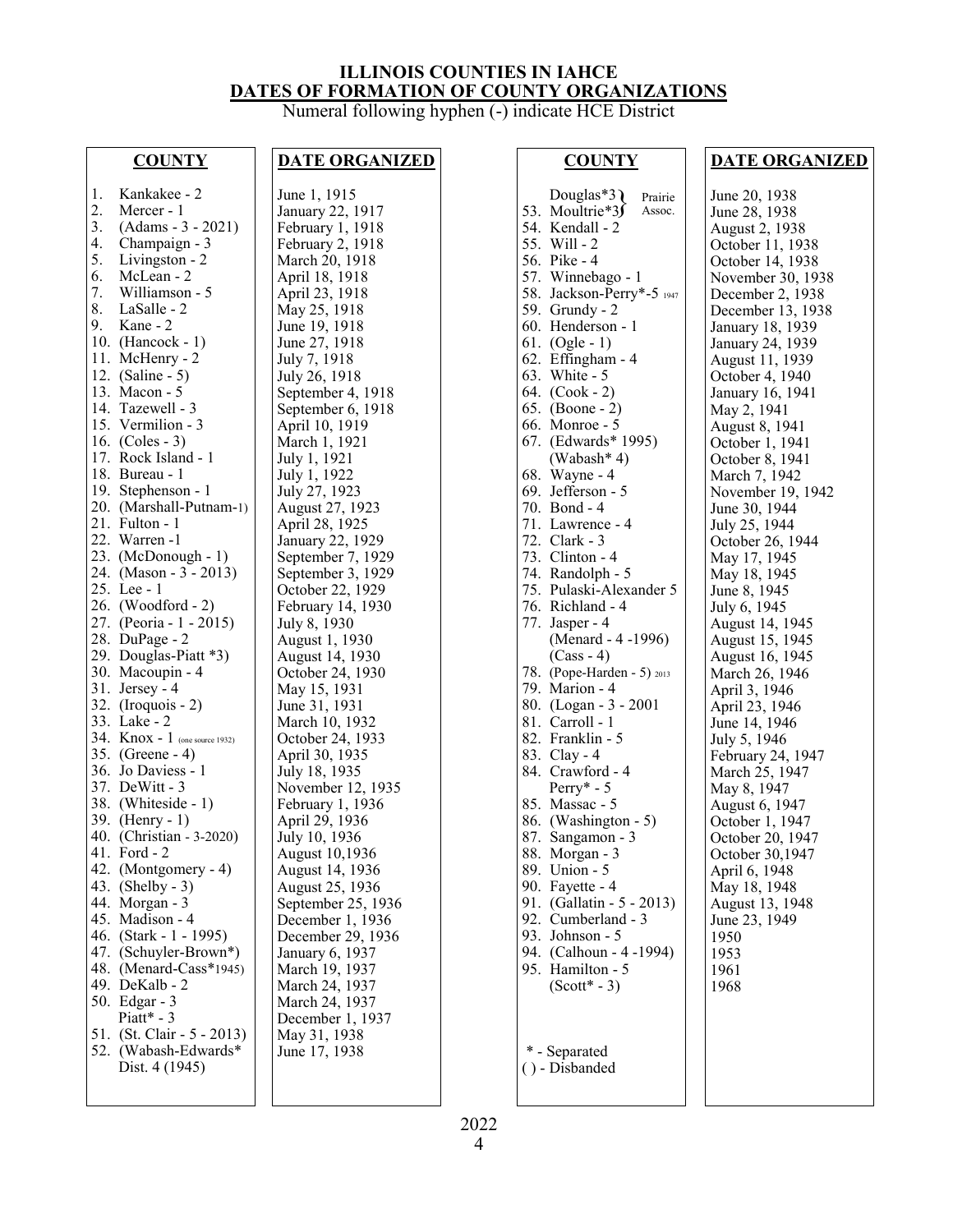**PAST PRESIDENTS OF THE ILLINOIS HOME BUREAU FEDERATION**

|                                                                               | TAST I KESIDERI S OF THE ILLIROIS HOME DOKEAU FEDEKATION                 |                    |  |  |
|-------------------------------------------------------------------------------|--------------------------------------------------------------------------|--------------------|--|--|
|                                                                               | *Mrs. Spencer Ewing                                                      | 1925-1926          |  |  |
|                                                                               | *Mrs. A.H. Sabin                                                         | 1927               |  |  |
|                                                                               | *Mrs. Homer Johnson                                                      | 1928-1929          |  |  |
|                                                                               | *Mrs. Henry Mies                                                         | 1930-1933          |  |  |
|                                                                               | *Mrs. Leonard Kiley (Pres. of NEHC 1943-45)                              | 1934-1935          |  |  |
|                                                                               | *Mrs. J.V. Stevenson                                                     | 1936-1937          |  |  |
|                                                                               | *Mrs. John Clifton                                                       | 1938-1939          |  |  |
|                                                                               | *Mrs. Will Parks                                                         | 1940-1941          |  |  |
|                                                                               | *Mrs. A.R. Rohlfing / John D. Reese                                      | 1942-1943          |  |  |
|                                                                               | *Mrs. Stanley Castle                                                     | 1944-1945          |  |  |
|                                                                               | Miss Pearl Barnes                                                        | 1946-1947          |  |  |
|                                                                               | *Miss Mara Robinson                                                      | 1948-1949          |  |  |
|                                                                               | *Mrs. Harold Joy                                                         | 1950-1951          |  |  |
|                                                                               | *Mrs. Adam McWilliam                                                     | 1952-1953          |  |  |
|                                                                               | *Mrs. Milton Vaupel                                                      | 1954-1955          |  |  |
|                                                                               | *Mrs. E.D. McGuire                                                       | 1956-1957          |  |  |
|                                                                               | *Mrs. Horace M. Smith                                                    | 1958-1960          |  |  |
|                                                                               | Mrs. Justin Wagy                                                         | 1961-1962          |  |  |
|                                                                               | PAST PRESIDENTS OF THE ILLINOIS HOMEMAKERS EXTENSION FEDERATION**        |                    |  |  |
|                                                                               | Mrs. Justin Wagy                                                         | 1962-1964          |  |  |
|                                                                               | *Mrs. Herman Stiehr                                                      | 1964-1967          |  |  |
|                                                                               | *Mrs. Lyman Kimmel                                                       | 1967-1970          |  |  |
|                                                                               | Mrs. Don Kelly                                                           | 1970-1973          |  |  |
|                                                                               | Mrs. Joseph W. Ashbrook                                                  | 1973-1976          |  |  |
|                                                                               | Mrs. Louise Cornell                                                      | 1976-1979          |  |  |
|                                                                               | *Mrs. Fred Wepprecht                                                     | 1979-1982          |  |  |
|                                                                               | Mrs. George Keith                                                        | 1982-1985          |  |  |
|                                                                               | *Mrs. Eunice Pagel                                                       | 1985-1988          |  |  |
|                                                                               | Mrs. Carol Whitcomb                                                      | 1988-1991          |  |  |
|                                                                               | Mrs. Louise Swearingen                                                   | 1991-1993          |  |  |
| PAST PRESIDENTS OF ILLINOIS ASSOCIATION FOR FAMILY AND COMMUNITY EDUCATION*** |                                                                          |                    |  |  |
|                                                                               | *Mrs. Louise Swearingen                                                  | 1993-1994          |  |  |
|                                                                               | Mrs. Joan McEachern                                                      | 1994-1995          |  |  |
|                                                                               | PRESIDENTS OF ILLINOIS ASSOCIATION FOR HOME AND COMMUNITY EDUCATION **** |                    |  |  |
|                                                                               | Mrs. Joan McEachern                                                      | 1995-1997          |  |  |
|                                                                               | *Mrs. Sandra Broadrick-Allen                                             | 1997-2000          |  |  |
|                                                                               | *Mrs. Nancy Messamore                                                    | 2000-2003          |  |  |
|                                                                               | *Mrs. Marion Ries                                                        | 2003-1/9/2006      |  |  |
|                                                                               | Mrs. Carol Whitcomb                                                      | 1/9/2006-3/14/2006 |  |  |
|                                                                               | Mrs. Ellie Maroon                                                        | 2006-2009          |  |  |
|                                                                               | Ms. Marilyn Daughhetee                                                   | 2009-2015          |  |  |
|                                                                               | Mrs. Jane Chapman                                                        | 2015-2021          |  |  |
|                                                                               | Mrs. Angela Hicks                                                        | $2021 -$           |  |  |
|                                                                               |                                                                          |                    |  |  |

\* Deceased<br>\*\* The organ

The organization's name changed from Illinois Home Bureau to Illinois Homemaker's Extension Federation in 1962.

\*\*\* The organization's name changed from Illinois Homemaker's Extension Federation to Illinois Association for Family and Community Education in 1993.

\*\*\*\*The organization's name changed from Illinois Association for Family and Community Education to Illinois Association for Home and Community Education in September of 1995.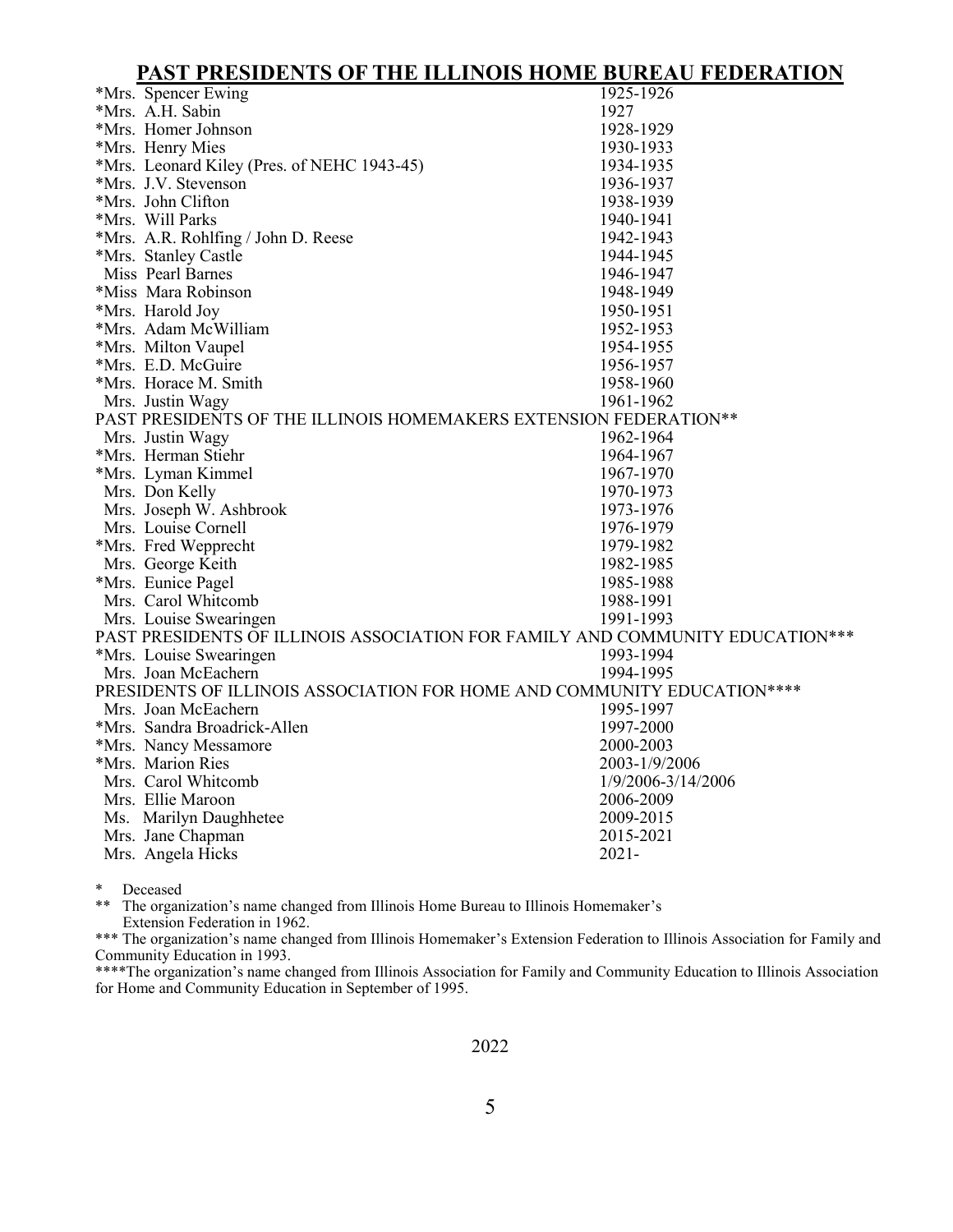# **ASSOCIATED COUNTRY WOMEN OF THE WORLD**



General Secretary A04 Parkhall, 40 Martell Road London SE21 8EN, UK E-mail: info@acww.org.uk Tel: 020-7799-3875 Fax: 020-7340-9950 Website: www.acww.org.uk

Associated Country Women of the World (ACWW) consists of constituent societies of country women (such as the Illinois Association for Home and Community Education) and individual members. The first rural women's organization was founded in Finland in 1797. The first international conference was held in Vienna in 1930. In 1988, there were 9,000,000 members of rural women's organizations in 70 countries. Policy is decided at the triennial conferences which are held in different parts of the world so that members have at least an occasional chance to meet other members from different countries. Each class I constituent society may send five voting delegates, but no country may exercise more than 30 percent of the voting power.

The State Association pays dues each year. Individuals may be contributing members by paying dues once a year or every three years. Applications are sent to the CWC Treasurer before January 1. They must reach London before March 1.

AIMS: To promote international goodwill, friendship, and understanding between the

country women and homemakers of the world.

To raise the standard of living of rural women all over the world.

To further international understanding and friendship and to be a voice for country women in international affairs.

International Contacts: Letter friends may be obtained through the International director. Link contacts and Exchange programs may be arranged through the Mutual Service Secretary. Associated Country Women of the World, Mary Summer House, 24 Tufton Street, London SW1P 3RB, United Kingdom.

United Nations: ACWW is one of the non-governmental organizations (NGO's) granted consultative status with many of the UN organizations. It speaks both for country women to the UN and to country women of UN projects.

Pennies for Friendship: Are collected anytime country women meet. This money helps with the financial responsibilities i.e. projects of ACWW. Illinois counties send yearly contributions by November 20 to the IAHCE Treasurer.

Emblem: Represents the four points of the compass, linked together through ACWW by a circle of friendship against a background of green, which symbolizes the earth's green carpet.

Publications: Membership to ACWW begins March 1 and includes the Country Woman Magazine. Send dues to the CWC Treasurer before January 1.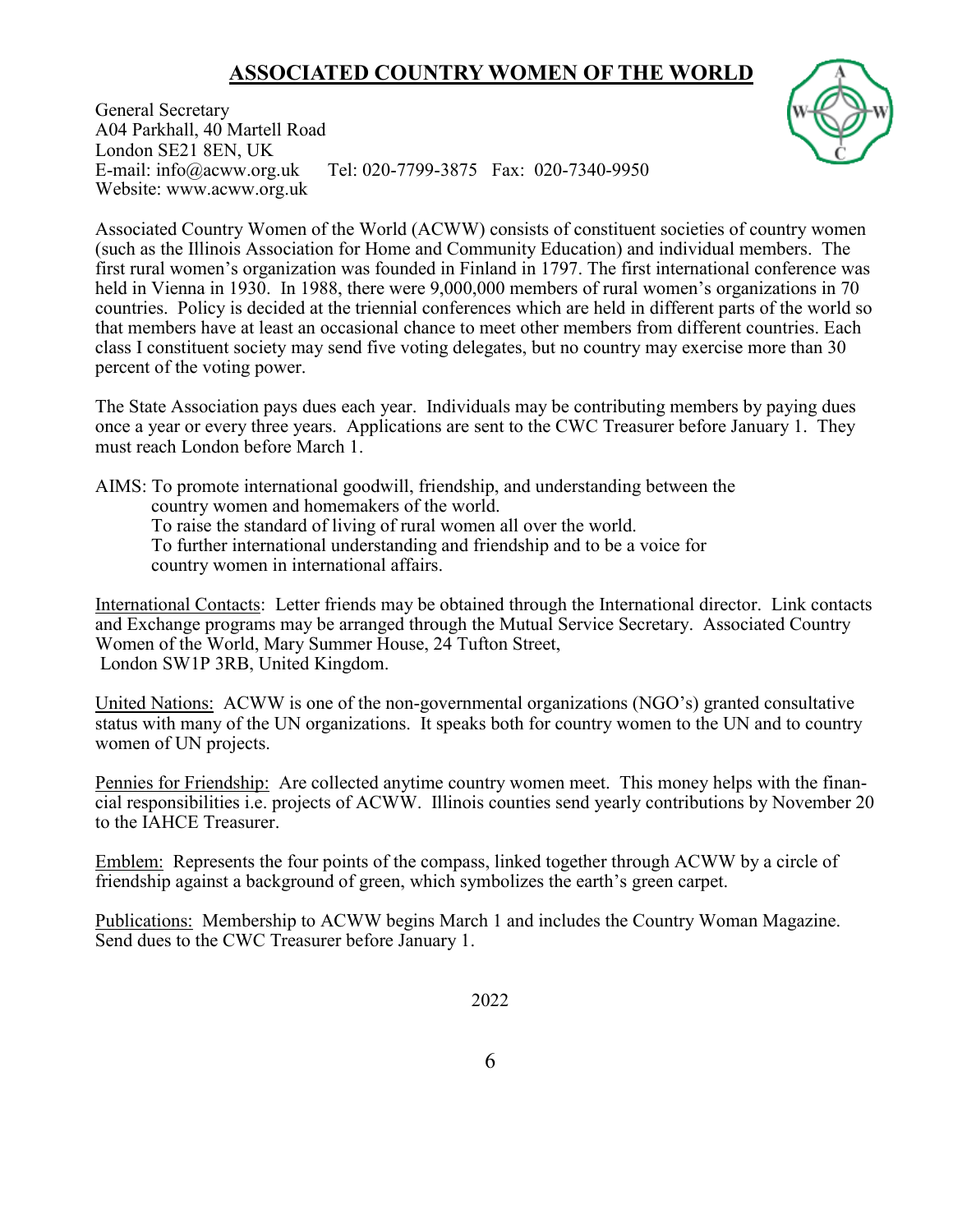## **COUNTRY WOMEN'S COUNCIL**

The Country Women's Council (CWC) is composed of all United States organizations belonging to ACWW. Currently these organizations are National Association for Family and Community Education, American Farm Bureau Women's Committee, National Master Farm Homemaker's Guild, National Volunteer Outreach Network, Inc., The National Farm and Garden Associations Inc. And New York Federation of Home Bureaus. CWC serves as a liaison committee between the United States and the ACWW. IAHCE dues are \$25.00 a year. CWC meets annually. Mrs. Spencer Ewing of McLean County, Illinois was its first Chairman.

#### PURPOSE:

To bring societies of ACWW in the United States into closer relationship.

To further the aims and activities of ACWW in a more effective way.

To make recommendations to ACWW for its program of work and other pertinent matters, always considering the international character of ACWW.

### **NATIONAL VOLUNTEER OUTREACH NETWORK, INC.**

NVON was organized in 1995 and has members from 7 states including Arkansas, Illinois, Indiana, Kentucky, South Carolina, West Virginia, and Wisconsin. The first president of NVON was Louise Nichols of Indiana. In 2006, the state of North Carolina joined the other states to make it 8 states.

PURPOSE:

To bring together organizations who are members of ACWW to promote friendship and understanding between member organizations for better communications in the United States and the World.

To promote the well-being of the individual and the family.

To bring about a better understanding of the relationship of the home, community, state, nation and the world.

To speak for and further the interests of the member organizations engaged in service to families and communities.

To coordinate activities and disseminate information relevant to the ACWW and the Country Women's Council USA (CWC)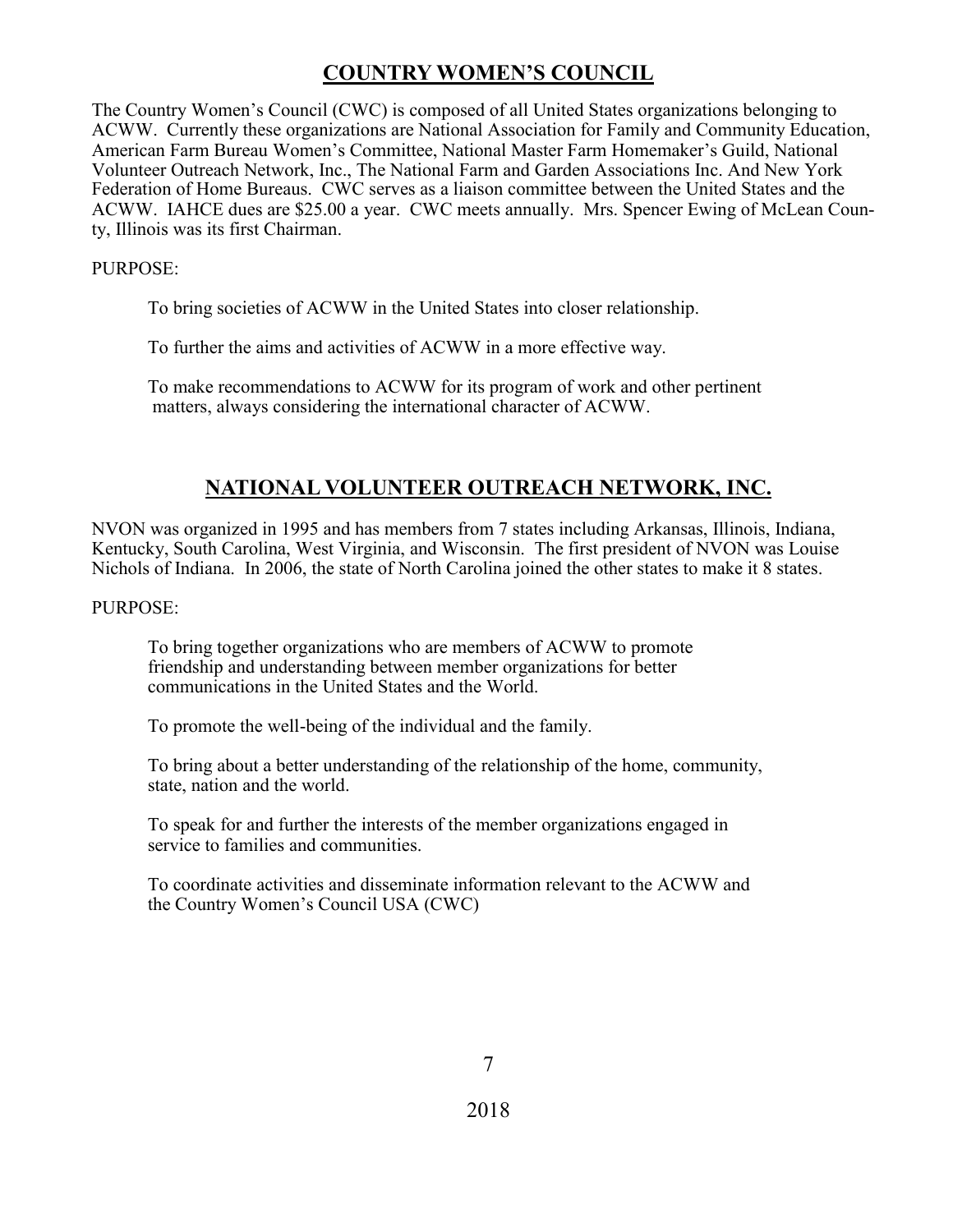# **UNIVERSITY OF ILLINOIS EXTENSION**

Extension is recognized as the world's largest publicly supported, out-of-school educational organization with programs for both adults and youth. It represents a partnership between the federal government, the land-grant colleges and universities, and the people. Its financial support comes from county, state and federal sources.

### **Mission**

The mission of University of Illinois Extension is "to enable people to improve their lives and communities through learning partnerships that put knowledge to work."

### **How University of Illinois Extension is Organized**

UNIT OFFICES: There are 27 units (multi-county clusters). Most units are composed of a unit main office and branch office(s). Each unit is led by a County Director.

REGIONS: The state is divided into five regions, each headed by a regional director. The regional offices provide specialized support and administration for the unit main and branch offices in that region.

CAMPUS: Campus is where the discipline-based specialists are located within a variety of departments. Specialists work with educators and other campus faculty in helping identify the knowledge and research to use in teaching and problem solving.

### **University of Illinois Extension's Four Core Subject Areas**

4-H/YOUTH DEVELOPMENT: Through 4-H and other Extension programs more than 200,000 Illinois youngsters are developing life skills in leadership, citizenship, public speaking, and project areas of their choice. Today's 4-H'ers live in cities and suburbs, as well as in rural areas, Metro 4-H Youth Development educators are working in the inner city to extend outreach. Special 4-H school enrichment programs complement the traditional 4-H club experience.

FAMILY AND CONSUMER SCIENCES: Extension staff members help families learn how to do a better job of managing their money, communicating with their children, and preventing diet-related health problems such as osteoporosis and coronary disease. Specially targeted Extension programs help young mothers and fathers learn parenting skills they may not have the opportunity to learn elsewhere and how to feed families a nutritious and appealing diet on a limited income.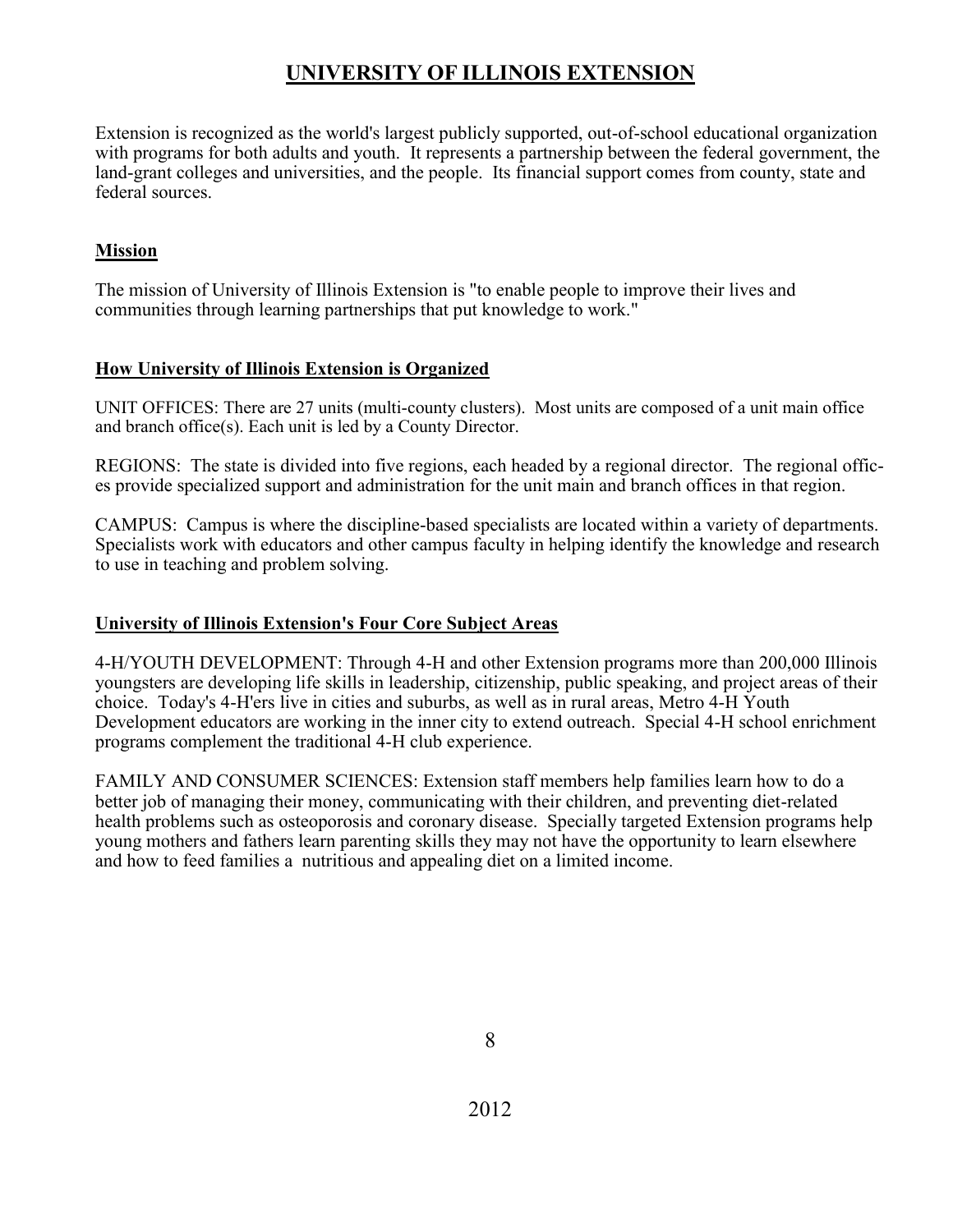### **UNIVERSITY OF ILLINOIS EXTENSION**

#### Page 2

COMMUNITY AND ECONOMIC DEVELOPMENT: U of I Extension works with small business owners, volunteer groups, community leaders and government officials, helping them find ways to make their communities stronger and more economically viable. From enhancing tourism to providing leadership education, Extension staff members and volunteers, are making a difference in communities all over Illinois.

AGRICULTURE AND NATURAL RESOURCES: In rural areas, you'll find Extension educators helping farmers protect the environment -- and their bottom line -- by offering educational programs on transgenic crops, risk management, erosion control, management of recyclable nutrients and much more. Urban programs emphasize water quality, landscape management, pesticide safety for homeowners and other topics.

#### **National and State Provisions**

Passage of the Smith-Lever Act by Congress in 1914 officially established the entity now known as University of Illinois Extension. The Act, amended a number of times, provides that states might receive federal funds to carry on Extension work in such manner as agreed upon by the respective land-grant colleges and the federal government. The Illinois General Assembly, in 1915, first accepted the provisions of the Smith-Lever Act. It authorized the Board of Trustees of the University of Illinois "to organize and conduct Extension work which shall be carried on in connection with the College of Agriculture of the University of Illinois in accordance with the terms and conditions expressed in the Act."

In 1914, the U of I Board of Trustees assigned responsibility for direction of Extension to a director appointed by the Board. The Director reports to the Chancellor through the Dean of the College of Agricultural, Consumer, and Environmental Sciences. The appointment of the Director must be approved by the U.S. Secretary of Agriculture. The Director is authorized to recommend joint federal appointments and has the responsibility of approving the expenditure of federal funds.

In 1963, the Illinois General Assembly enacted the County Cooperative Extension Law to provide specially identified resources for Extension work. In this law and the 1979 revision, the Board of Trustees was given authority to:

- 1. Provide for county or multi-county Extension Council (s).
- 2. Issue instructions and procedures regarding membership, officers to be elected, and meetings of the council (s). (For example, the councils are not allowed to try to influence legislation unless Extension is directly involved.)
- 3. Appropriate funds by county governing boards to support Extension work.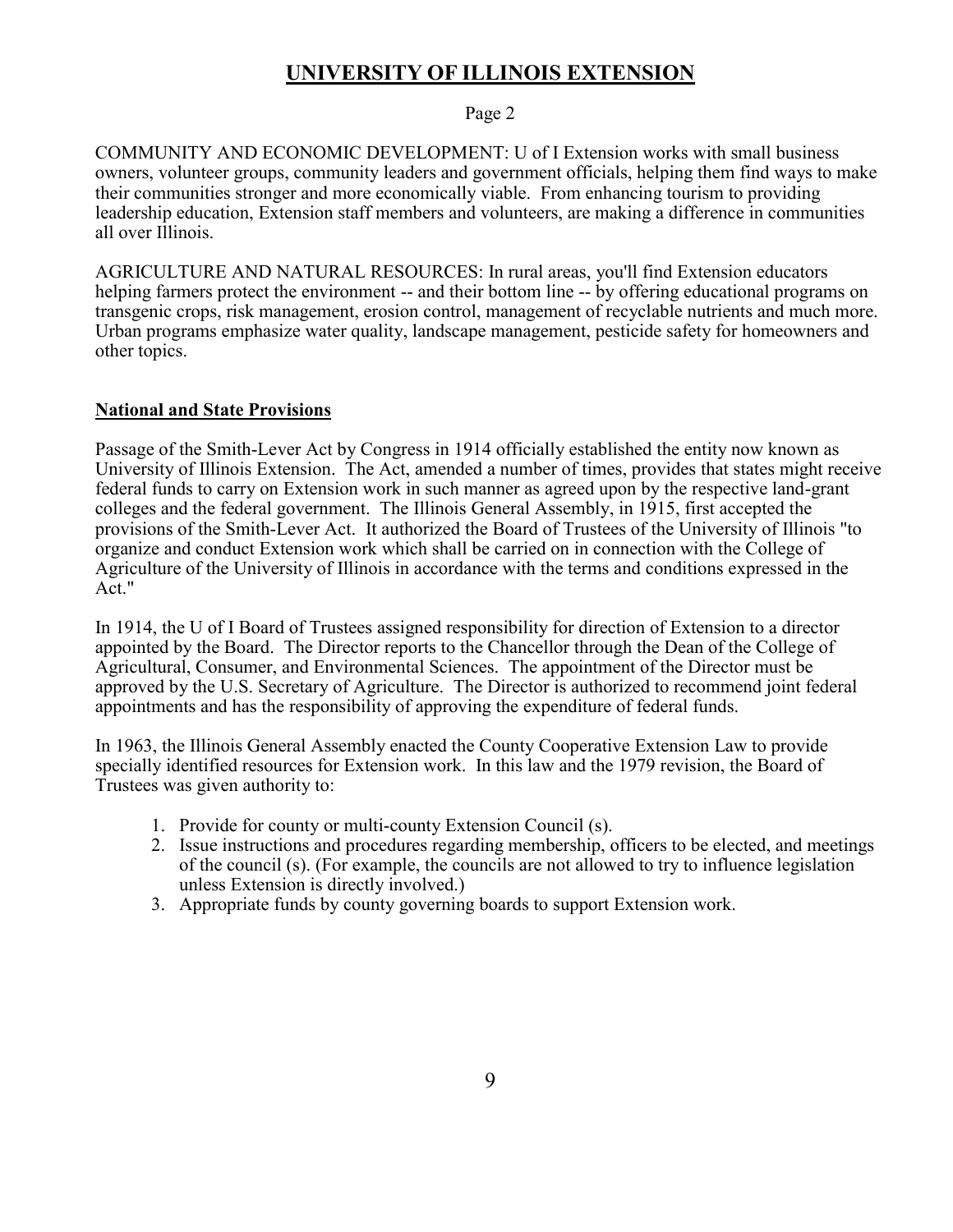### **UNIVERSITY OF ILLINOIS EXTENSION**

#### Page 3

Other federal and state legislation, as well as policy of the University of Illinois, requires that U of I Extension be an equal opportunity employer and that it not discriminate in either employment or the delivery of program services against any person or group because of race, color, national origin, sex, or religion.

The Equal Employment Opportunity Program and the Affirmative Action Plan of University of Illinois Extension are on file in County/Unit/Center Extension Offices. Extension Council members are urged to become familiar with the program and to understand its provisions because of their involvement in an advisory capacity in both employment and program execution. To insure the necessary understanding, the Equal Employment Opportunity Program and the Affirmative Action Plan will be reviewed annually with new Extension Council members.

The County Cooperative Extension Law modernized the former County Board Enabling Act of 1913. In 1963, the Illinois General Assembly passed a new comprehensive state Act (County Cooperative Extension Law) updating the mandate of Extension within the University of Illinois. The Act was again amended in 1967, 1972, 1979 and 1998. In this law and the revisions, the Board of Trustees was given the authority to:

- Provide for County or multi-county Extension Councils
- Issue instructions and procedures regarding membership, officers to be elected, and meetings of the Councils.

The law also provides for:

- Certain duties of the Councils and such other duties as are delegated by the Board of Trustees.
- Certain limitations on activities of the Councils. (For example, the councils are not allowed to try to influence legislation unless Extension is directly involved.)
- Extension Boards.
- The appropriation of matching funds by the State from the Agricultural Premium Fund.
- The appropriation of funds by county governing Boards to support University of Illinois Extension work in the unit.

As specified by statute, Agricultural Premium Fund (APF) consists of 50 percent of all horse racing privilege tax received by the State and of General Revenue Fund transfers. (Transfers are only done on an as-needed basis when shortfalls in the fund occur.)

The fund is used for two state fairs, county fairs, agricultural fairs, for livestock expositions, for research on equine disease, for training scholarships for study on equine disease, for expenses of the Department of Agriculture, County Board Matching funds, etc. In addition, the APF provides for the payment of premiums to 4-H club members exhibiting project work under the Agricultural Fair Act. This statute was first approved June 10, 1919, and has been amended several times.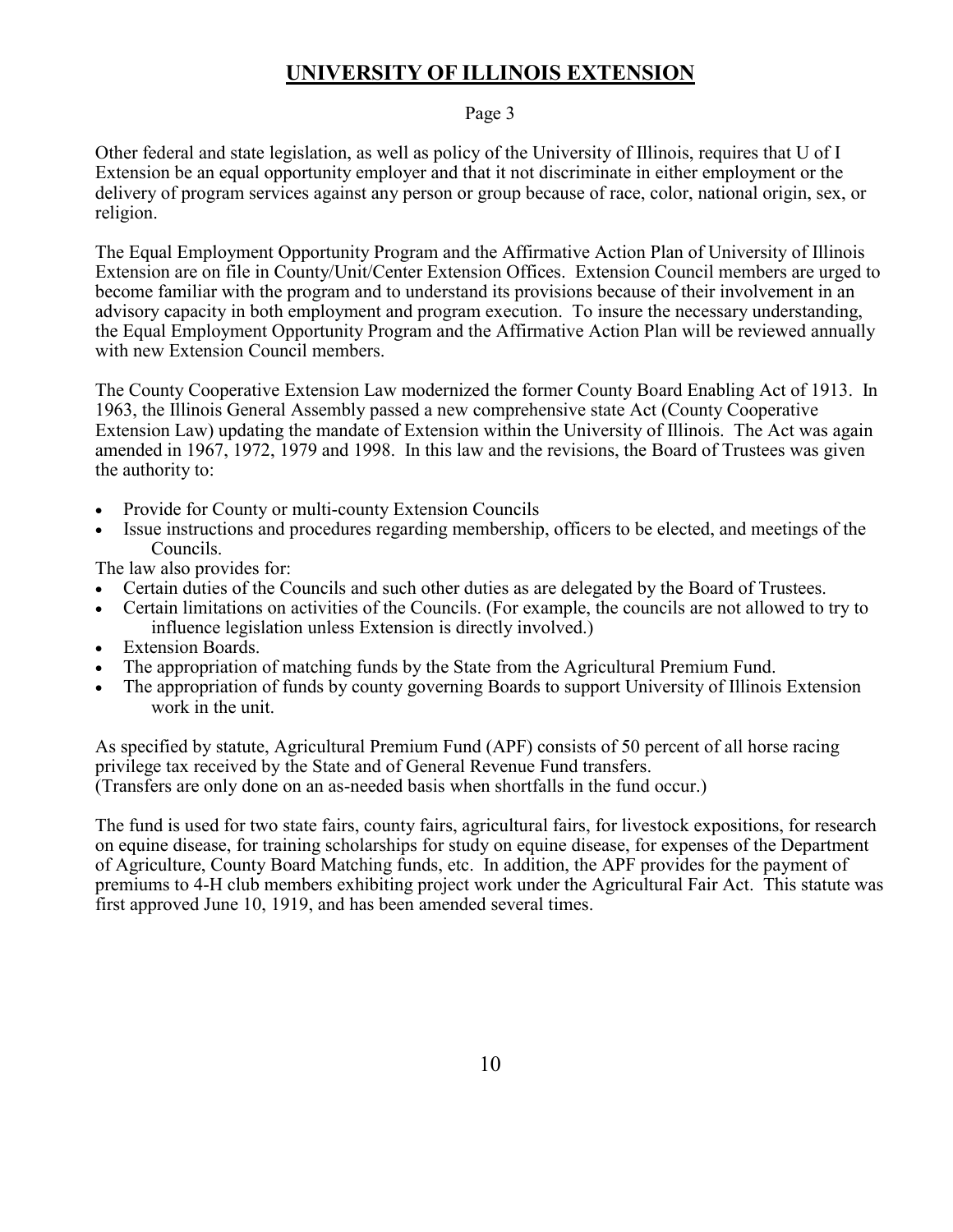# **Partnership Relationship between University of Illinois Extension and IAHCE**

Illinois Association for Home and Community Education (IAHCE) and University of Illinois Extension (Extension) has enjoyed a long and rich history with a close working relationship. This relationship between these organizations varies at different levels and in different situations throughout the state. These differences are a result of tradition, leadership maturity levels and leadership styles, level of communication, and personalities of those involved.

There are guidelines that clarify the appropriate operational relationships between IAHCE and Extension. They provide a framework for continuing mutually beneficial working relationships between these organizations.

There are guidelines that clarify the appropriate operational relationships between IAHCE and Extension. They provide a framework for continuing mutually beneficial working relationships between these organizations.

The roles of the University of Illinois Extension faculty and staff are to:

- Develop and teach research-based educational programs.
- Provide consultation for program development.
- Provide evaluation tools and analysis to measure the effectiveness of programs.
- Enhance the leadership skills of both members and leaders.
- Serve as a link to the greater University system in accessing resources useful to IAHCE.

The roles of IAHCE leaders are to:

- Maintain an organization-wide communications network.
- Develop a program of action that incorporates **Illinois Association for Home and Community Education** issues in conjunction with local priority issues.
- Assist Extension in identifying program issues and methods of extending knowledge to participants.

The roles of IAHCE members are to:

- Participate in training.
- Serve as volunteer teachers for selected programs.
- Provide organizational leadership for the various levels of their organization and community organizations.

IAHCE and Extension have been strong cooperators working on goals that are mutually shared.

**The primary shared goal and purpose for maintaining a strong working relationship with any organization includes extending the research base of the University of Illinois and the Land Grant System** in order to enhance the knowledge base and the quality of life for the families of Illinois.

11